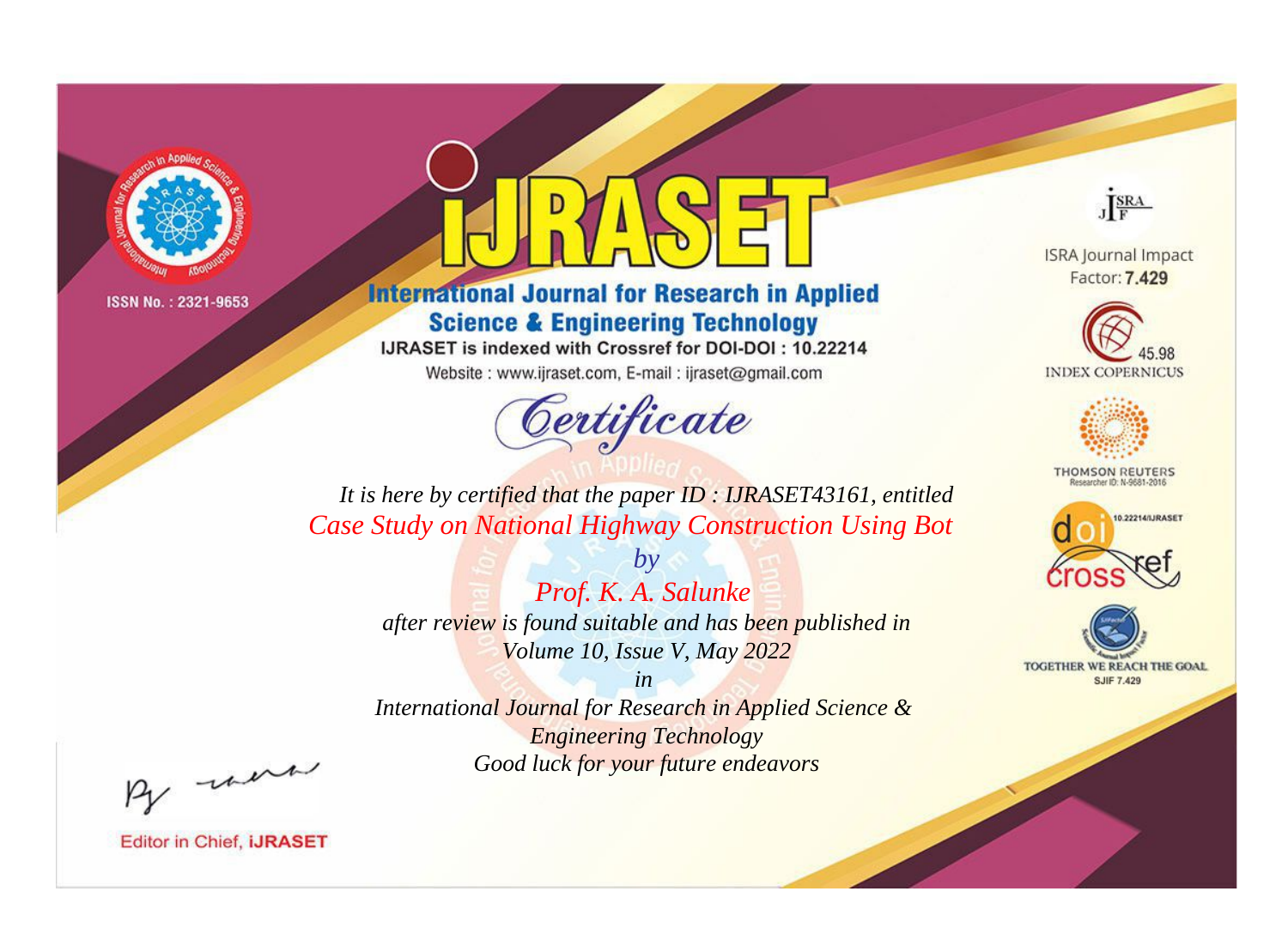

# **International Journal for Research in Applied Science & Engineering Technology**

IJRASET is indexed with Crossref for DOI-DOI: 10.22214

Website: www.ijraset.com, E-mail: ijraset@gmail.com



JERA

**ISRA Journal Impact** Factor: 7.429





**THOMSON REUTERS** 



TOGETHER WE REACH THE GOAL **SJIF 7.429** 

*It is here by certified that the paper ID : IJRASET43161, entitled Case Study on National Highway Construction Using Bot*

> *S. S. Pulate after review is found suitable and has been published in Volume 10, Issue V, May 2022*

*by*

*in* 

*International Journal for Research in Applied Science & Engineering Technology Good luck for your future endeavors*

By morn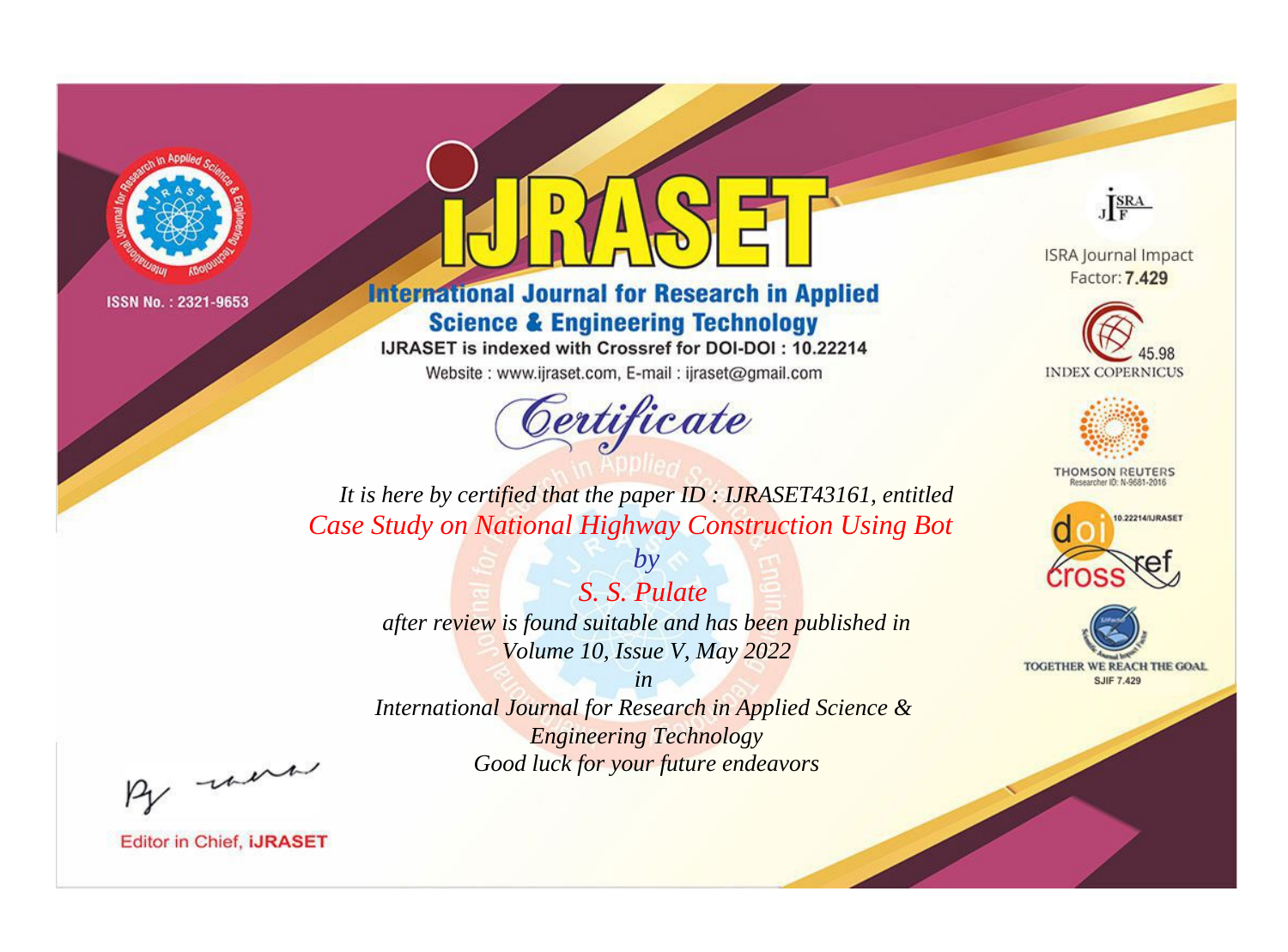

# **International Journal for Research in Applied Science & Engineering Technology**

IJRASET is indexed with Crossref for DOI-DOI: 10.22214

Website: www.ijraset.com, E-mail: ijraset@gmail.com



JERA

**ISRA Journal Impact** Factor: 7.429





**THOMSON REUTERS** 



TOGETHER WE REACH THE GOAL **SJIF 7.429** 

*It is here by certified that the paper ID : IJRASET43161, entitled Case Study on National Highway Construction Using Bot*

> *S. V. Shinde after review is found suitable and has been published in Volume 10, Issue V, May 2022*

*by*

*in* 

*International Journal for Research in Applied Science & Engineering Technology Good luck for your future endeavors*

By morn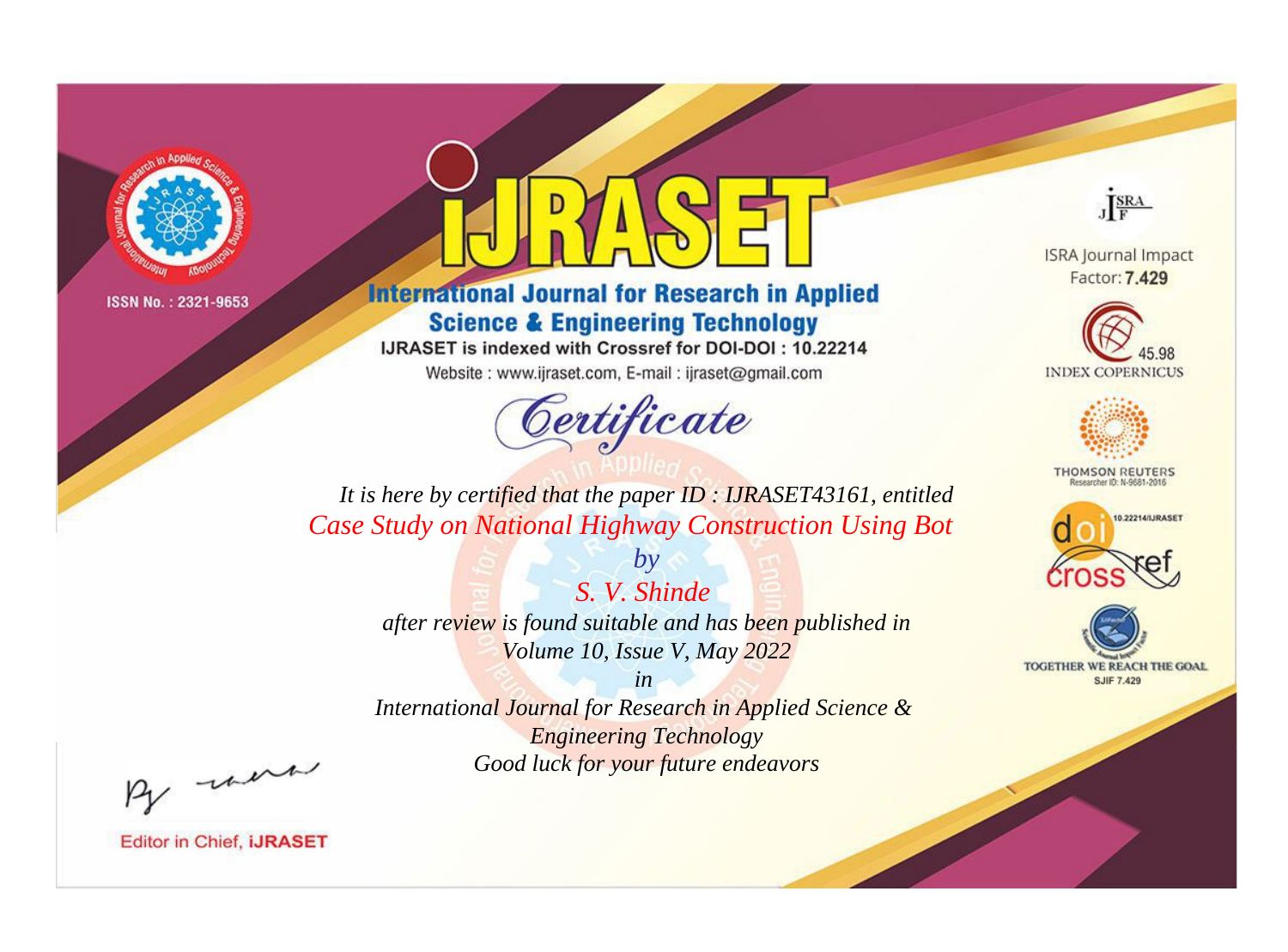

# **International Journal for Research in Applied Science & Engineering Technology**

IJRASET is indexed with Crossref for DOI-DOI: 10.22214

Website: www.ijraset.com, E-mail: ijraset@gmail.com



JERA

**ISRA Journal Impact** Factor: 7.429





**THOMSON REUTERS** 



TOGETHER WE REACH THE GOAL **SJIF 7.429** 

*It is here by certified that the paper ID : IJRASET43161, entitled Case Study on National Highway Construction Using Bot*

> *by A. V. Waghchaure after review is found suitable and has been published in Volume 10, Issue V, May 2022*

> > *in*

*International Journal for Research in Applied Science & Engineering Technology Good luck for your future endeavors*

By morn